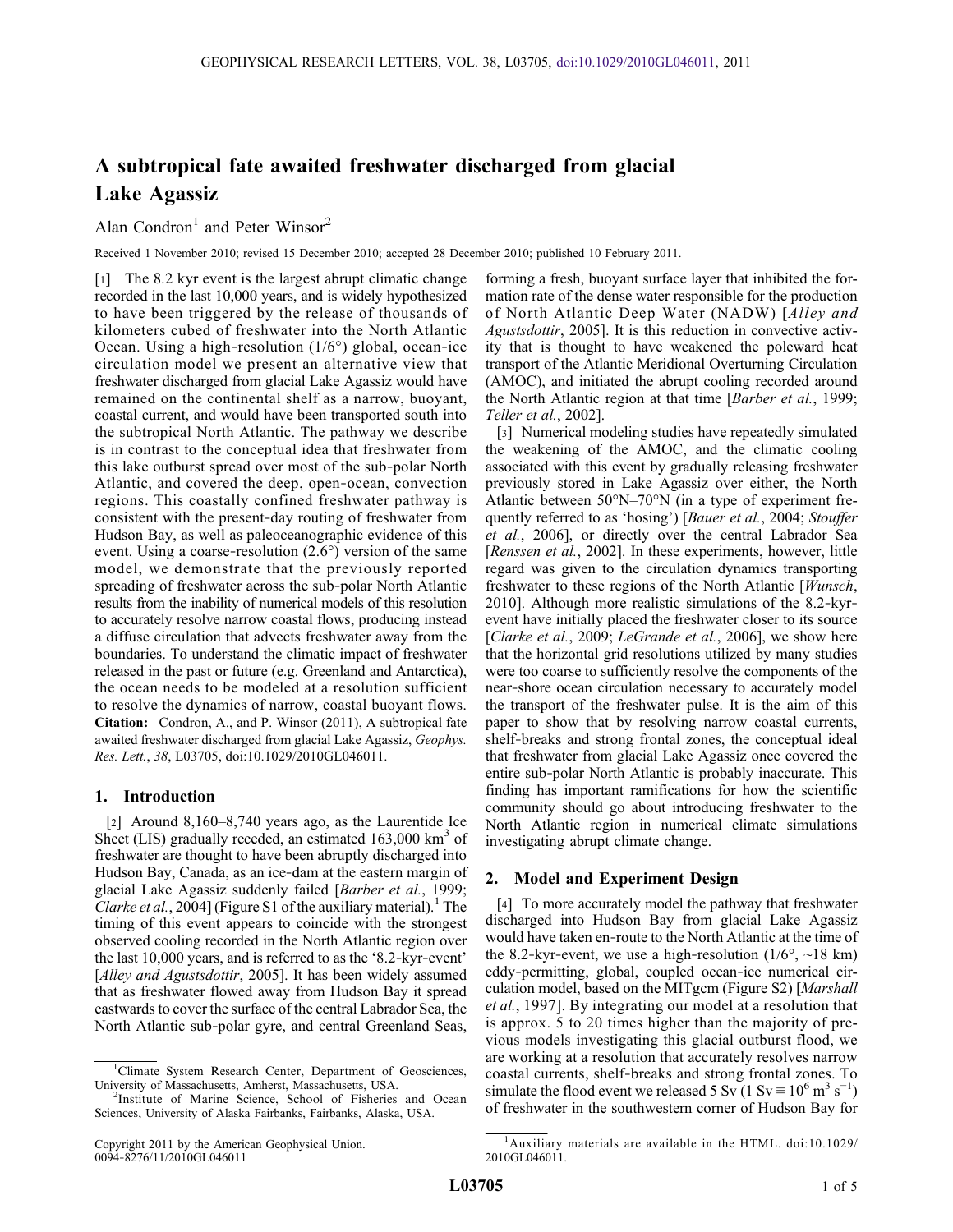

Figure 1. Surface salinity anomalies (perturbation ‐ control) (a and b) two and (c and d) seven years after the freshwater pulse was released in the high‐ (Figures 1a and 1c) and coarse‐ (Figures 1b and 1d) resolution integrations. After 7 years, freshwater is confined to the sub‐tropical gyre  $(20^{\circ}N-40^{\circ}N)$  in the high-resolution integration (Figure 1c) and to the sub-polar gyre  $(50^{\circ}N-70^{\circ}N)$  in the coarse‐resolution integration (Figure 1d). Filled white circles refer to locations in Figure 2.

one year, based on recent hydrological modeling estimates [Clarke et al., 2004]. To draw attention to the importance of resolving this flood event at a high spatial resolution, in a second experiment we reduced our models horizontal resolution to 2.6° to make it comparable to existing studies simulating this freshwater outburst, while retaining the point source outflow location. In all of our experiments we do not seek to reproduce the full, coupled climatic impact of the 8.2‐ky‐event, but instead focus on understanding the pathways taken by freshwater discharged into the North Atlantic.

#### 3. Results

[5] In our high-resolution numerical integration we found that once the freshwater pulse left Hudson Bay it turned sharply to the right, and stayed on the Labrador shelf as a buoyant, coastal current, with a width of 40–100 km, and a vertical thickness of 70–100 m (Figure 1). The freshwater rapidly propagated south with an average speed of 1.9  $\pm$  $0.\overline{3}$  m s<sup>-1</sup>, causing the surface salinity on the northern Labrador shelf to abruptly freshen by 30 psu (from 32 to 2 psu) 2 months after the initial outburst (Figure 2). The characteristics of the freshwater pulse agree with theoretical studies of buoyant gravity currents along a sloping bottom [Lentz and Helfrich, 2002], and imply that a freshwater pulse of this nature would have had a width of 59 km, i.e. of the same order of magnitude as the width of the Labrador shelf (95–175 km), a thickness of 75 m, and a propagation speed of 2.3 m s<sup>-1</sup>.

[6] The freshwater pulse reached the complex bathymetry of the Grand Banks in just over one month (Figure 2), and exerted a considerable amount of buoyancy forcing on the Gulf Stream system, as seen by the large horizontal shear and eddy‐shedding in this region (Figure 1). 54% of the freshwater pulse was deflected offshore in a jet‐like spout, where it entrained and mixed with the northward-flowing

Gulf Stream, much like the present day circulation [Fratantoni and McCartney, 2010], but on a larger spatial scale, and become routed into the sub‐tropical gyre (Figure 1). Four years after the initial outburst, surface salinities between 20°N–40°N (i.e. the subtropical North Atlantic) were lowered by 3 to 5 psu (Figure S3); further north in the sub‐polar gyre, where we might have expected large changes in salinity to have occurred, there was no evidence of the freshwater outburst. In the central Labrador Sea, at the former site of Ocean Weather Ship (OWS) Bravo (56.5°N, 51°W) where open-ocean convection has historically been observed [Lazier, 1980], we found no evidence of the freshwater outburst based on changes in surface salinity (Figure 2d). In the central Greenland Sea, where deep, open‐ocean, convection is thought to have primarily occurred in the early Holocene [Hillaire-Marcel et al., 2001], there was also no evidence of the freshwater outburst.

[7] The part of the freshwater outburst that was not mixed and advected with the Gulf Stream flowed southward along the east coast of North America, inshore of the Gulf Stream,



Figure 2. Surface salinity time series from the (a) Labrador shelf, (b) Nova Scotia shelf, (c) Florida Peninsula, and (d) central Labrador Sea. (e) Percentage change in maximum mixed layer depth (MLD) in the Labrador and Greenland Seas. Gray shading is the freshwater release period. In Figures 2a–2d, (Black) high‐res. control, (Gray) coarse‐res. control, (Red) high‐res. perturbation, (Blue) coarse‐res. perturbation.  $\Delta S$  is the maximum salinity change between the control and perturbation experiments. In Figure 2e, Red (Blue) lines refer to the high (coarse) resolution integrations, and solid (dashed) lines refer to the Labrador (Greenland) Seas.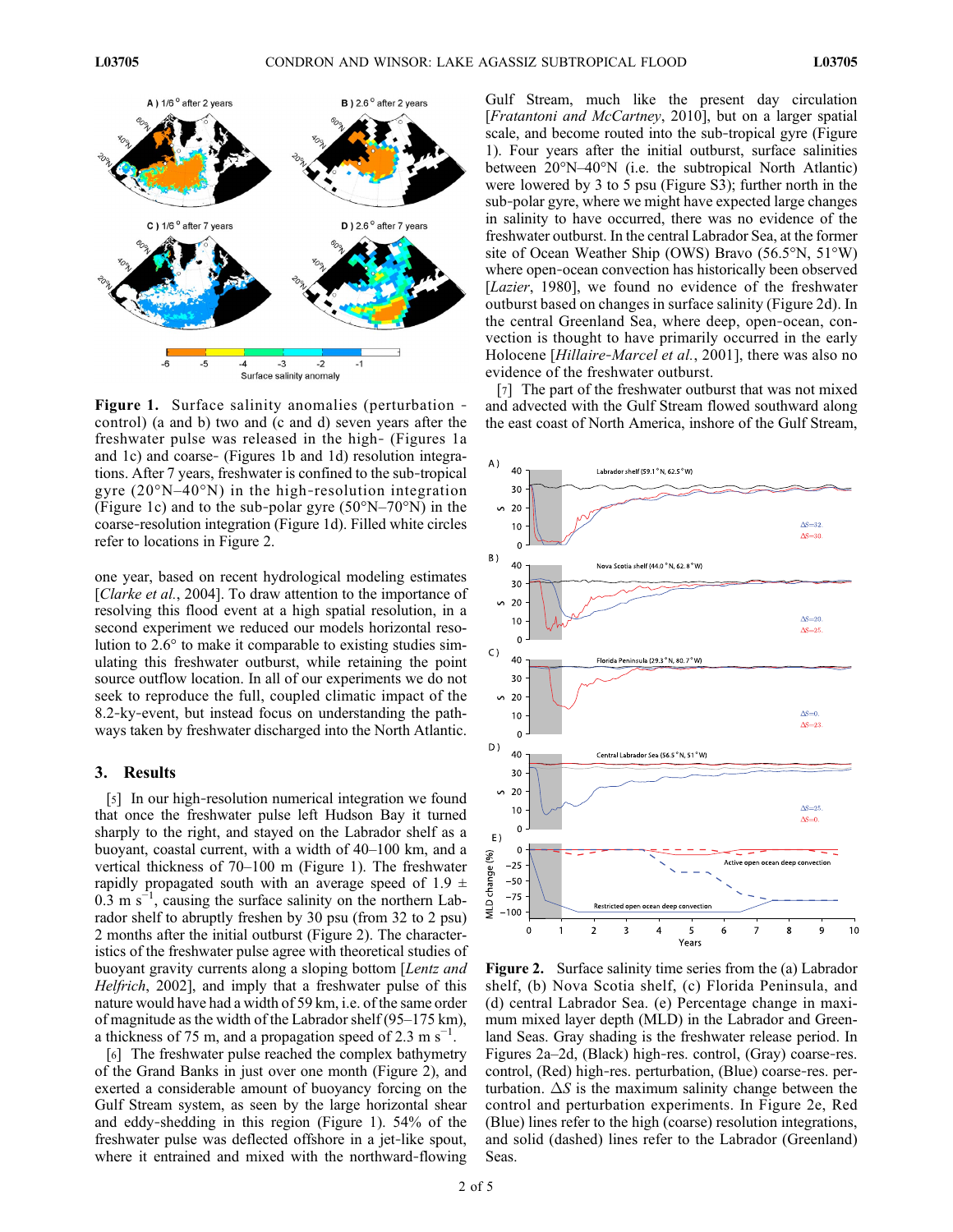

Figure 3. Salinity cross section for the (a and d) high- and (b and e) coarse-resolution integrations, for the Labrador Sea (AR7W) and Greenland Sea (75°N) 2 and 7 years, respectively, after the freshwater release. At high‐resolution there is no freshening beyond the shelf in either basin (Figures 3a and 3d). At coarse‐resolution the entire Labrador Sea (to depth ∼100 m) is covered by a freshwater layer (Figure 3b). A freshwater 'cap' is also observed ∼400 km offshore of E. Greenland at this resolution (Figure 3e). Vertical salinity, S, profiles from the Labrador (OWS Bravo) and Greenland (75°N, 7.5°E) Seas are shown by white triangles and vertical lines (Figures 3a, 3b, 3d, and 3e), and displayed (Figures 3c and 3f) to highlight changes in vertical stratification.

as a concentrated coastally‐trapped current. The surface salinities off the coast of Nova Scotia were reduced by 25 psu (from 30 to 5 psu) 6 months after the initial freshwater outburst, and by 23 psu (from 36 to 13 psu) 8 months later at the southern tip of Florida (Figure 2c).

[8] Repeating the same freshwater discharge experiment using our coarse‐resolution configuration led to a considerably different, and more typical [Li et al., 2009; Renssen et al., 2002] pathway for the outburst event (Figures 1 and S3). Upon leaving Hudson Strait, the freshwater was quickly advected offshore towards the central Labrador Sea where it caused the surface salinity in this region to be reduced by up to 25 psu (from 32 to 7 psu) after only 6 months (Figure 2d). The freshwater then propagated across the North Atlantic, north of 40°N. At the site of Greenland Sea deep convection in our model (75°N, 7.5°E) surface salinities were reduced by >1 psu 7 years after the initial freshwater outburst, and remained this fresh until the end of the integration. The freshwater outburst had only a limited penetration south of the Grand Banks, compared to our high‐resolution integration, with no evidence of this event at the southern tip of Florida (Figure 2c). In‐other‐words, the freshwater outburst in this model configuration covered the region commonly 'hosed' by AMOC‐freshwater modeling sensitivity studies (50°N–70°N) (Figure 1).

[9] Changes in the annual maximum mixed layer depth in the central Labrador and Greenland Seas (See Section 3 of Text S1 for Mixed layer Depth calculation) in both of our model configurations reflect the changes we observed in the surface salinities (Figure 2e). In our high-resolution integration, the maximum mixed layer depth in both of these seas shoaled by less than 10%, yet continued to exceed 3000 m, implying that significant open‐ocean deep convection persisted throughout the North Atlantic in the decade following the freshwater outburst. In contrast, the mixed layer depth in our coarse‐resolution integration was rapidly restricted to the surface in the Labrador Sea, and more gradually reduced in the Greenland Sea 4 years later. During the last 3 years of our coarse‐resolution integration, the persistence of an extremely shallow mixed layer in both the Labrador and Greenland Seas (<85 m) points to the fact that there was no deep, open‐ocean, convection in either of these regions at this time in this model configuration.

[10] An east-west transect across the Labrador Sea (Figure 3) shows clearly that in our high‐resolution integration the freshwater outburst is confined to the shelf as a buoyant, coastal current, with limited penetration into the central Labrador Sea. In contrast, our coarse‐resolution integration reveals a 10 psu freshening in the upper 200 m of the water column, creating a freshwater 'cap' that per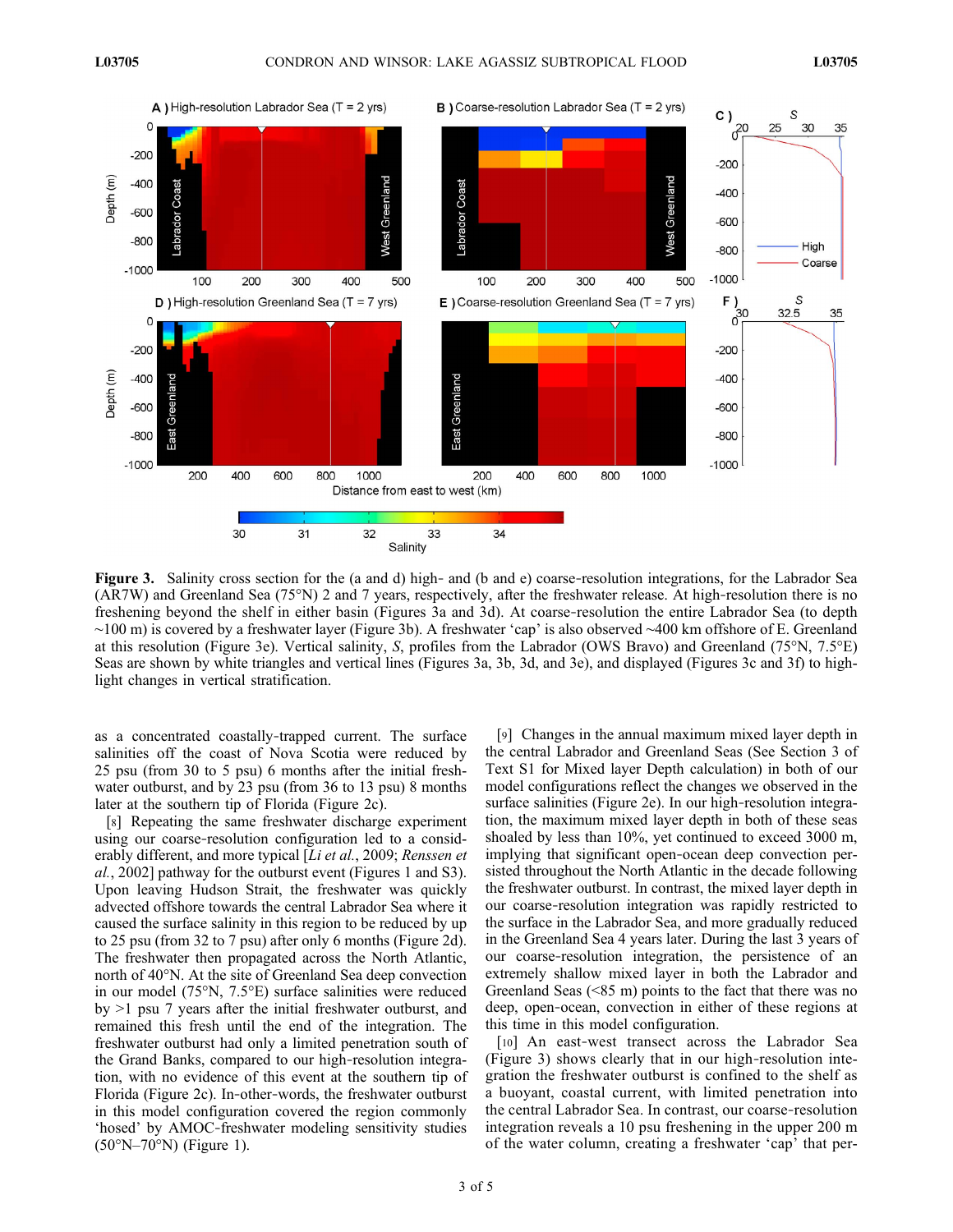sists for the entire ten‐year model integration. A similar picture for the Greenland Sea is observed 7 years after the freshwater pulse was released: in our high‐resolution integration the properties of the water column remained unchanged as the freshwater was routed far to the south, while in our coarse-resolution integration this region became covered with a freshwater layer that reduced the surface salinity by up to 3 psu, and extended across the Greenland Sea at 75°N.

## 4. Discussion

[11] The pathway taken by the freshwater from Hudson Bay to the North Atlantic was considerably different when the same model was integrated at two different spatial resolutions. The differences primarily result from our high-resolution configuration resolving to a significantly greater accuracy, the narrow coastal currents and frontal boundaries that separate the shelf waters from the interior [*Myers*, 2005]. When we reduce the model's spatial resolution we are no longer resolving these features, creating a broader, more diffusive Labrador Current that allows the freshwater outburst to be advected into the central Labrador Sea and sub‐polar gyre. The different advective pathways coupled with the differing abilities of the two model resolutions to capture mesoscale ocean dynamics causes the freshwater anomaly to persist longer in our coarse‐resolution integration (Figure S3); in our high-resolution integration, advection of the freshwater directly into the Gulf Stream and increasingly realistic circulation dynamics cause the buoyant flow to mix more rapidly with the ambient ocean.

[12] The pathway of the freshwater outburst along the Labrador Shelf in our high-resolution integration is substantiated by the present‐day route taken by freshwater traveling from Hudson Bay to the Grand Banks and the Gulf Stream [Straneo and Saucier, 2008]. This route is also supported as a pathway for the outburst flood by the presence of a carbonate‐rich layer extending along the Labrador shelf from Hudson Strait [Hillaire-Marcel et al., 2007], and by a reduction in shelf salinity as far south as Cape Hatteras (based on changes in foraminifera) in cores recovered from the northwest Atlantic dated to ∼8,200 years ago [Keigwin et al., 2005]. We draw attention to the fact that the lower salinity values occurred only in cores retrieved from the continental shelf; cores drilled offshore of the Labrador Current showed no evidence for a similar salinity reduction in the central Labrador Sea at this time. This is consistent with our highresolution model results.

[13] Several coupled numerical model simulations have shown an intensification of the mid‐latitude westerly wind in response to the 8.2‐kyr‐event that increased the advection of freshwater across the sub-polar gyre [Clarke et al., 2009]. We investigated the sensitivity of the coastal buoyant flow to the strength of the offshore winds in three separate regional experiments: i) a no-wind case, ii) our standard forcing, and iii) a constant offshore wind stress of 15 m  $s^{-1}$  along the Labrador coast, and found that the downstream propagation of the freshwater was almost identical in all cases. In each experiment, the freshwater remained confined to the Labrador Shelf due to the persistence of the strong frontal zone at the shelf break, and resulted in the flow propagating virtually unaffected towards the Grand Banks.

[14] The agreement of our high-resolution model with fluid dynamics experiments, present‐day circulation dynamics, and paleoceanographic observations, leads us to conclude that in all likelihood the freshwater discharge from glacial Lake Agassiz would have been routed into the subtropical gyre, and would not have spread over the sub‐polar North Atlantic and the present day open‐ocean deepwater convection sites. From this finding it is trivial to suggest that the freshwater outburst did not reduce the formation of NADW and slow the AMOC; indeed, when a volume of freshwater equivalent to the 8.2‐kyr‐event was released south of the Grand Banks in a modeling study [Li et al., 2009], the climatic impacts were considerably less than when the same freshwater outburst was released further north.

[15] To make any statements regarding the climatic impact of the freshwater pathway we have described would, however, be unwise without further substantiation of our results, particularly as our model is not coupled to an active atmosphere. In a recent study by Clarke et al. [2009] it was speculated that a high suspended sediment load in the outburst flood may have caused the flow to become hyperpycnal and altered its pathway by causing the freshwater to sink, and remain at depth. Furthermore, the changes that occurred in the circulation of the North Atlantic Ocean in the early Holocene are far from clear at the moment; while there is evidence from sediment cores recovered in the sub-polar North Atlantic to suggest that a reduction in NADW production, and a weakening of the AMOC, did indeed occur at this time [*Ellison et*] al., 2006; Kleiven et al., 2008], additional proxy evidence tends to argue that the observed changes were part of a multi‐ century climate deterioration that cannot be entirely attributed to the disruption of NADW formation [Rohling and Palike, 2005].

[16] The freshwater pathway depicted by our highresolution model changes our understanding of how freshwater from the 8.2-kyr-event would have been transported around the ocean. The lack of evidence for any freshwater from the outburst flood in the present‐day deep convection sites is intriguing, and could imply that the interplay between freshwater and the climate system is inherently more complicated than simply 'capping' the convective regions. Indeed, convection along the boundary currents in the Labrador Sea now appears to play an important role in the deep circulation, but it is a process still unresolved in numerical circulation models [*Spall*, 2008]. It is apparent, however, that initially spreading freshwater over the surface of the sub-polar North Atlantic (50°N–70°N) in numerical 'hosing' experiments tends to introduce freshwater into areas of the ocean that it would have had considerable difficulty reaching at this time when one considers ocean circulation dynamics.

[17] In closing, we emphasis that the initial confinement of a freshwater pulse to the coastal boundary current system as modeled here, applies not only to the 8.2‐kyr‐event, but also to any location where freshwater is being discharged directly into the coastal ocean. This is especially relevant to the freshwater pulses that occurred around the time of the Preboreal Oscillation and the Younger Dryas, as well as the current release of freshwater from the melting of the Greenland and Antarctic Ice Sheets. To disentangle the climatic role of freshwater, the challenge is to model the ocean for longer  $(10^2 - 10^3$  years) periods of time at a resolution sufficient to resolve narrow, coastal buoyant flows.